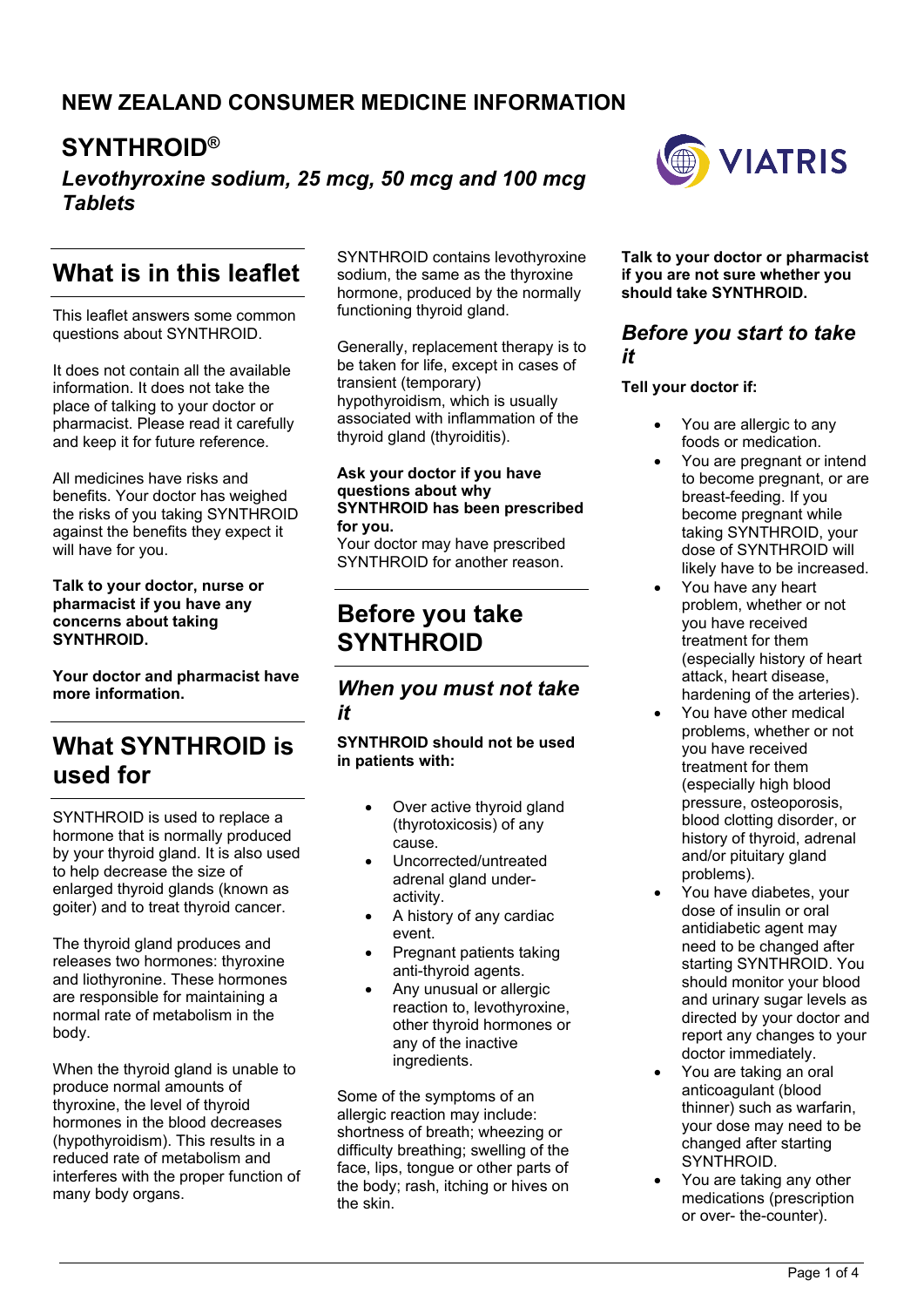- You are planning to have any kind of surgery (including dental surgery) or emergency treatment. You should inform your doctor or dentist that you are taking SYNTHROID before having any kind of surgery.
- Your brand of levothyroxine was changed.

If you are on long-term therapy, you may experience decreases in bone density.

## *Taking other medicines*

**Tell your doctor or pharmacist if you are taking any other medicines, including any that you get without a prescription from your pharmacy, supermarket or health food shop, or if you have received a vaccine.**

Some medicines and SYNTHROID may interfere with each other. These include:

- Antacids containing calcium, aluminium and magnesium.
- Phosphate binders such as sevelamer and lanthanum carbonate.
- Anticoagulants (blood thinners) such as warfarin and aspirin.
- Medicines for depression or other mental health conditions (e.g. lithium, amitriptyline, diazepam).
- Anti-diabetic agents (insulin or oral hypoglycaemic drugs, e.g. metformin).
- Medicines used to treat blood pressure and heart problems, such as atenolol, propranolol, metoprolol and sotalol.
- Cytokines (e.g. interferonalpha and interleukin-2), medicines used for the immune system.
- Digitalis glycosides (e.g. digoxin).
- Ferrous sulfate, e.g. iron supplements.
- Glucocorticoids (corticosteroids such as dexamethasone or prednisone).
- Medicines used to lower cholesterol such as statins (e.g. simvastatin,

lovastatin), bile acid sequestrants (e.g. colestipol), cholestyramine (e.g. Questran), and clofibrate.

- Medicines for asthma or other breathing problems.
- Medicines for colds, sinus problems, or hay fever or other allergies (including nose drops or sprays).
- Medicines used to treat certain infections such as rifampicin, ritonavir and ciprofloxacin.
- Medicines used to treat certain forms of cancer (e.g. imatinib, tamoxifen and 5-fluorouracil).
- Medicines used for weight loss.
- Protein pump inhibitors (medicines used to reduce the amount of stomach acid produced), such as omeprazole, lansoprazole and pantoprazole.
- Epilepsy medication e.g. phenytoin, carbamazepine.
- Pain & anti-inflammatory medications (e.g. ibuprofen, paracetamol).
- Oestrogen containing medicines for hormone replacement therapy (HRT) and oral contraceptives.

If you are taking antacids or iron supplements, it is recommended to take SYNTHROID at least 4 hours apart from them.

If you are taking ciprofloxacin, it is recommended to take SYNTHROID at least 6 hours apart from it.

**Some medicines may interfere with any blood tests done to determine thyroid hormone levels (thyroid function tests). It is important to inform your doctor of all medicines you are taking before and at the time of blood tests.**

Eating and drinking certain foods such as soybean flour, soybean infant formula, cotton seed, walnuts, calcium and dietary fibre may decrease absorption of levothyroxine. You may require a change in the dose.

# **How to take SYNTHROID**

Use SYNTHROID only as prescribed by your doctor. Thyroid hormone replacement is usually taken for life. Do not change the amount you take or how often you take it, unless directed to do so by your doctor. Like all medicines obtained from your doctor, SYNTHROID must be used only by you and for the condition determined appropriate by your doctor. Do not stop taking levothyroxine sodium without talking to your doctor.

Take SYNTHROID as a single dose, preferably on an empty stomach, one half-to one hour before breakfast. SYNTHROID should be taken with a full glass of water. As food and drink can significantly change the absorption of SYNTHROID, you are advised to take SYNTHROID at the same time every day and be consistent in how you take it with regards to meals [i.e. either always take it on an empty stomach (preferred method) or always take it with food]. SYNTHROID absorption is increased on an empty stomach.

SYNTHROID tablets may be crushed and added to 5-10mL of water, breast milk or non-soybean based formula for infants and children who cannot swallow the tablets whole.

Talk to your doctor, nurse or pharmacist if you have any concerns about how this medicine should be given.

### *How much to take*

The dose of these medicines will be different for different patients. Follow your doctor's orders or the directions on the label.

Treatment may be started with lower doses that are increased a little at a time to prevent side effects.

Adults and children (>12): Therapy is usually initiated at the anticipated full replacement dose. The dosage is adjusted by 12.5 to 25 mcg increments.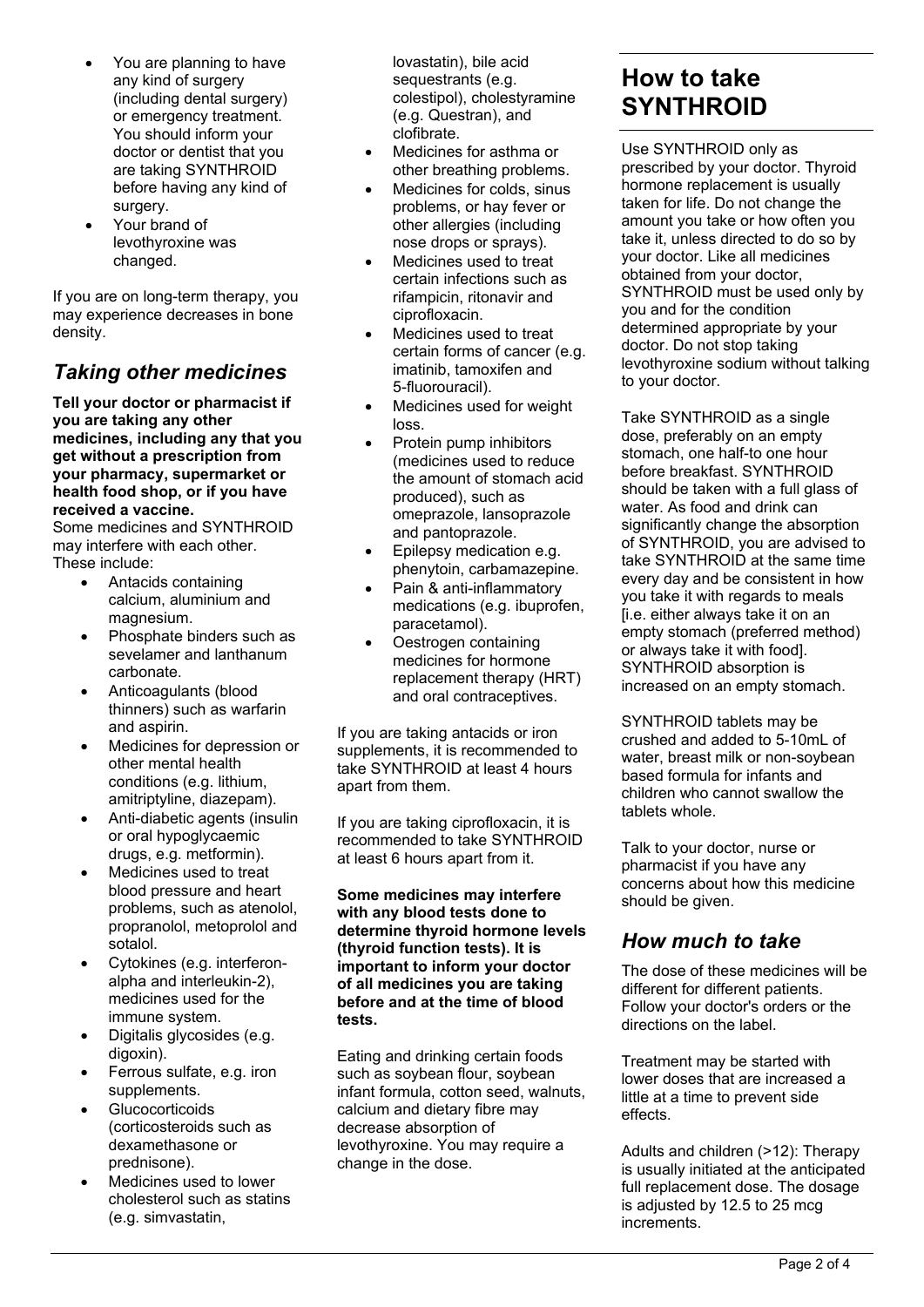Older (> 50 years) or in younger (<12 years) patients: with a history of cardiovascular disease, the starting dose should be 12.5 to 25 mcg once daily with adjustments of 12.5 to 25 mcg every 3 to 6 weeks until TSH is normalized or signs and symptoms resolve.

## *How long to take it*

#### **Continue taking your medicine for as long as your doctor tells you.**

This medicine helps to control your condition but does not cure it. It is important to keep taking your medicine even if you feel well.

## *If you forget to take it*

If you forget to take one tablet, take another as soon as you remember, unless it is almost time for your next dose. If it is, take the dose you missed with your next dose.

If you miss 2 or more doses in a row or if you have any questions about this, check with your doctor.

# **While you are taking SYNTHROID**

### *Things you must do*

**If you are about to be started on any new medicine, remind your doctor and pharmacist that you are taking SYNTHROID.**

**Tell any other doctors, dentists, and pharmacists who treat you that you are taking this medicine.**

**If you are going to have surgery, tell the surgeon or anaesthetist that you are taking this medicine.** It may affect other medicines used during surgery.

**If you become pregnant while taking this medicine, tell your doctor immediately.**

**If you are about to have any blood tests, tell your doctor that you are taking this medicine.** It may interfere with the results of some tests.

**Keep all of your doctor's appointments so that your progress can be checked.**

Your doctor may do some tests from time to time to make sure the medicine is working and to prevent unwanted side effects.

### *Things you must not do*

**Do not take SYNTHROID to treat any other complaints unless your doctor tells you to.**

**Do not give your medicine to anyone else, even if they have the same condition as you.**

**Do not stop taking your medicine or lower the dosage without checking with your doctor.** If you stop taking it suddenly, your condition may worsen or you may have unwanted side effects. If possible, your doctor will gradually reduce the amount you take each day before stopping the medicine completely.

Do not use SYNTHROID as a weight loss treatment.

## *Things to be careful of*

**Be careful driving or operating machinery until you know how SYNTHROID affects you.**

### *If you take too much (overdose)*

If you or someone you know accidentally takes more than the prescribed dose, contact your doctor immediately or go to the nearest hospital with the tablets. Tell your doctor or hospital how much was taken. Treat even small overdoses seriously.

**Immediately telephone your doctor or the National Poisons Information Centre (0800 POISON or 0800 764 766) for advice, or go to Accident and Emergency at the nearest hospital, if you think that you or anyone else may have taken too much Synthroid. Do this even if there are no signs of discomfort or poisoning.** You may need urgent medical attention.

# **Side effects**

**Tell your doctor or pharmacist as soon as possible if you do not** 

#### **feel well during or after having had a dose of SYNTHROID.**

Side effects with SYNTHROID are rare and usually related to overdosing. They are including:

- Menstrual irregularities.
- Chest pain.
- Fast or irregular heartbeat.
- Sweating or heat intolerance.
- Nervousness, anxiety or depression.
- Temporary hair loss.
- Decrease of bone mineral density.
- Diarrhoea.
- Vomiting.
- Weight loss or gain.
- Seizures.
- Muscle weakness.

Other side effects not listed above may also occur in some patients. Ask your doctor or pharmacist for more information about side effects, as they have a more complete list of side effects. Inform your doctor promptly about these or any other symptoms. If the condition persists or worsens, seek medical attention.

**Do not be alarmed by this list of possible side effects. You may not experience any of them or** 

**Ask your doctor or pharmacist to answer any questions you may have.**

# **After taking SYNTHROID**

### *Storage*

Keep SYNTHROID and all other medicines out of reach of children. A locked cupboard at least one-anda half metres above the ground is a good place to store medicines

SYNTHROID tablets should be stored at or below 25°C, protected from light and moisture. Do not store SYNTHROID or any other medicine in the bathroom or near a sink. Do not leave it on a window sill or in the car.

Heat and dampness can destroy some medicines.